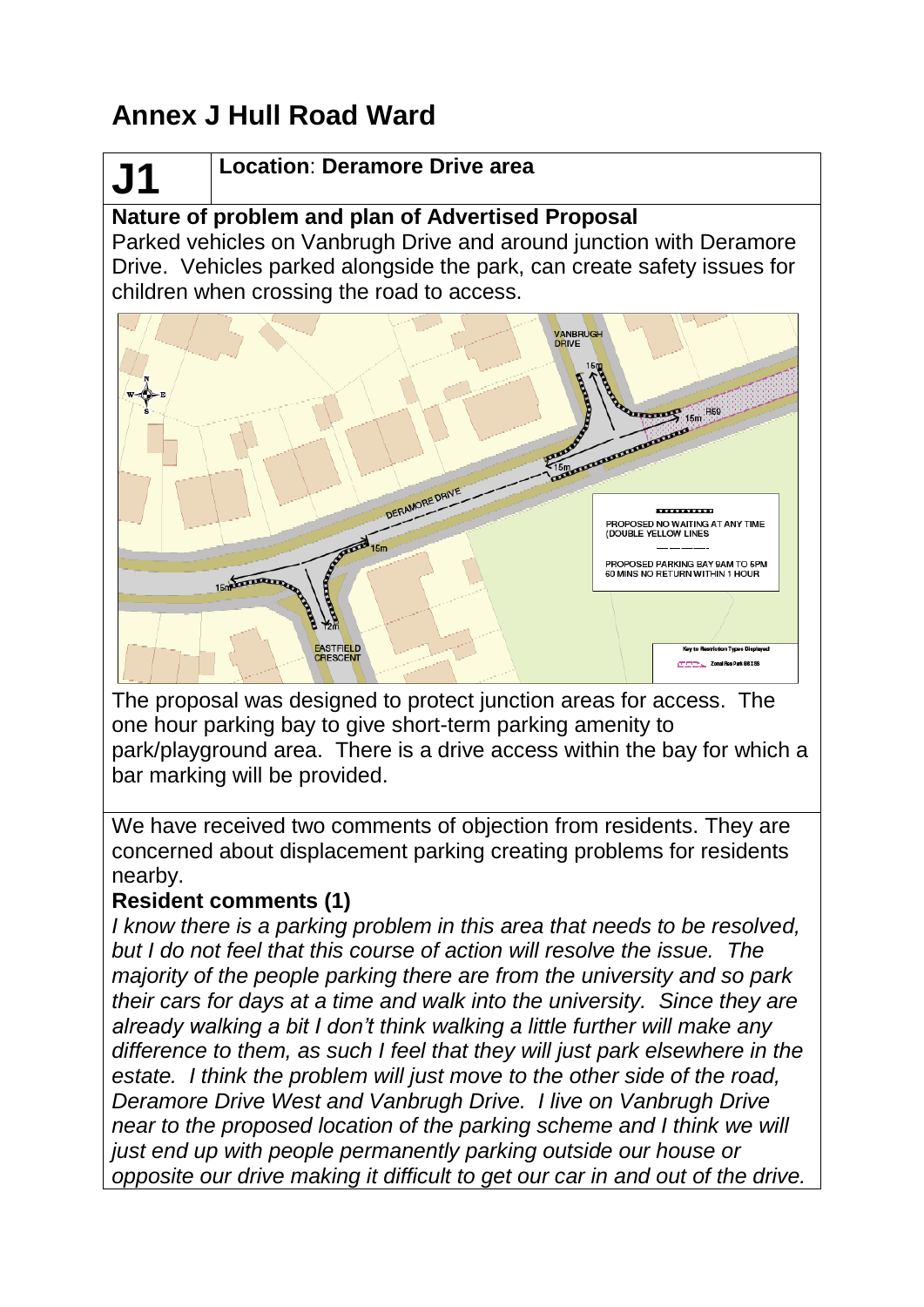### **Resident Comments (2)**

*The proposed changes are good for the area that is very congested with vehicles that obviously belong to students or people who work at the university.*

*If these proposals are passed all that will happen is that the vehicles will move into Eastfield Crescent causing an even bigger headache than we have at the moment with parking problems.*

*Some days it is extremely difficult to have a delivery as there is hardly anywhere to park because of all the cars associated with the university. I think the time has come to make all Badger Hill residents only parking not just certain streets.*

*I have lived on Badger Hill for over 40 years and don't see why I should have to think about moving because of all the problems associated with parking but these problems are getting worse each year. The council seem very reluctant to look into the problems caused by staff and students at the university.*

#### **Officer analysis**

Both Residents raise valid points. We would expect displacement parking if the proposals are implemented. It could result in further restrictions proposed in the future. This proposal tries to protect the junctions where parking can create safety issues.

If the proposal is implemented, we would be prepared to offer H bar keep clear markings across driveway entrances on request.

The parking bay has been provided to ensure safer access to the play amenity for pedestrians and to provide short term parking for parents/carers to use the facility.

#### **Resident Parking**

We would agree that a Resident Parking scheme for the whole area may be a way forward. Officers have been led to understand that resident consultation about such a scheme, similar to that already existing in Badger Hill, is under discussion with the University.

#### **Options:**

- 1. Over-rule the objections and implement as advertised. Residents to be provided with H bar markings if requested. This is the recommended option because it provides restrictions on the junctions and protects pedestrian access to the play areas as well as a short term parking amenity for the community as a whole.
- 2. Uphold the objections and take no further action This is not the recommend option because it does not resolve the safety issues in the junction areas and around the park.